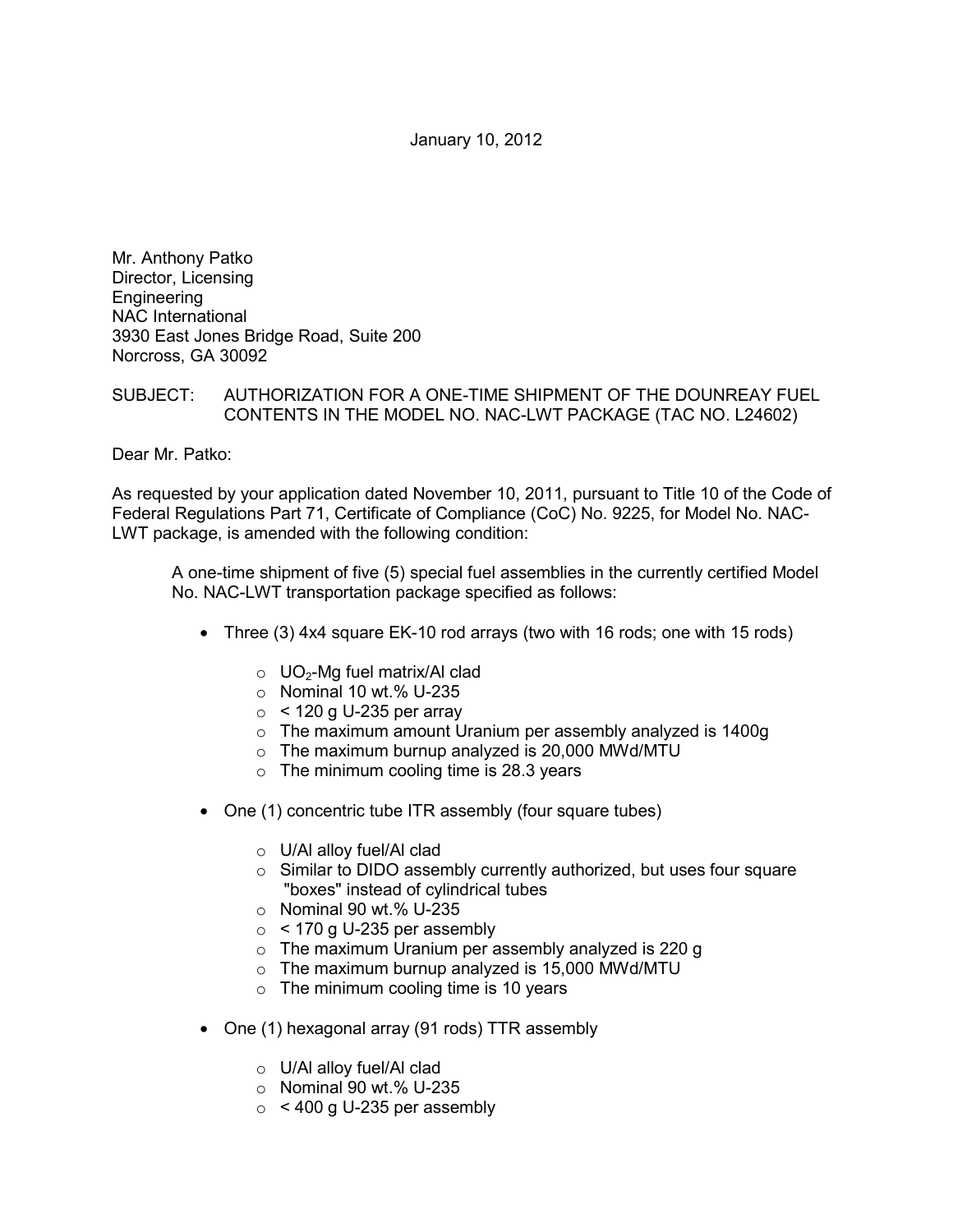A. Patko  $-2$ -

- o The maximum Uranium per assembly analyzed is 500g
- $\circ$  The maximum burnup analyzed is 60,000 MWd/MTU
- $\circ$  The minimum cooling time is 22.6 years

The assemblies will be transported in the currently certified Metal Test Reactor (MTR) basket with the center basket opening blocked to prevent misloading.

The following additional conditions apply:

- All other conditions of CoC No. 9225 shall remain the same.
- This authorization shall expire on December 31, 2013.

If you have any questions regarding this authorization, please contact me or Kim Hardin of my staff at (301) 492-3339.

Sincerely,

### **/RA/**

 Michael D. Waters, Chief Licensing Branch Division of Spent Fuel Storage and Transportation Office of Nuclear Material Safety and Safeguards

Docket No. 71-9225

Enclosure: Safety Evaluation Report

cc: R. Boyle, Department of Transportation J. Shuler, Department of Energy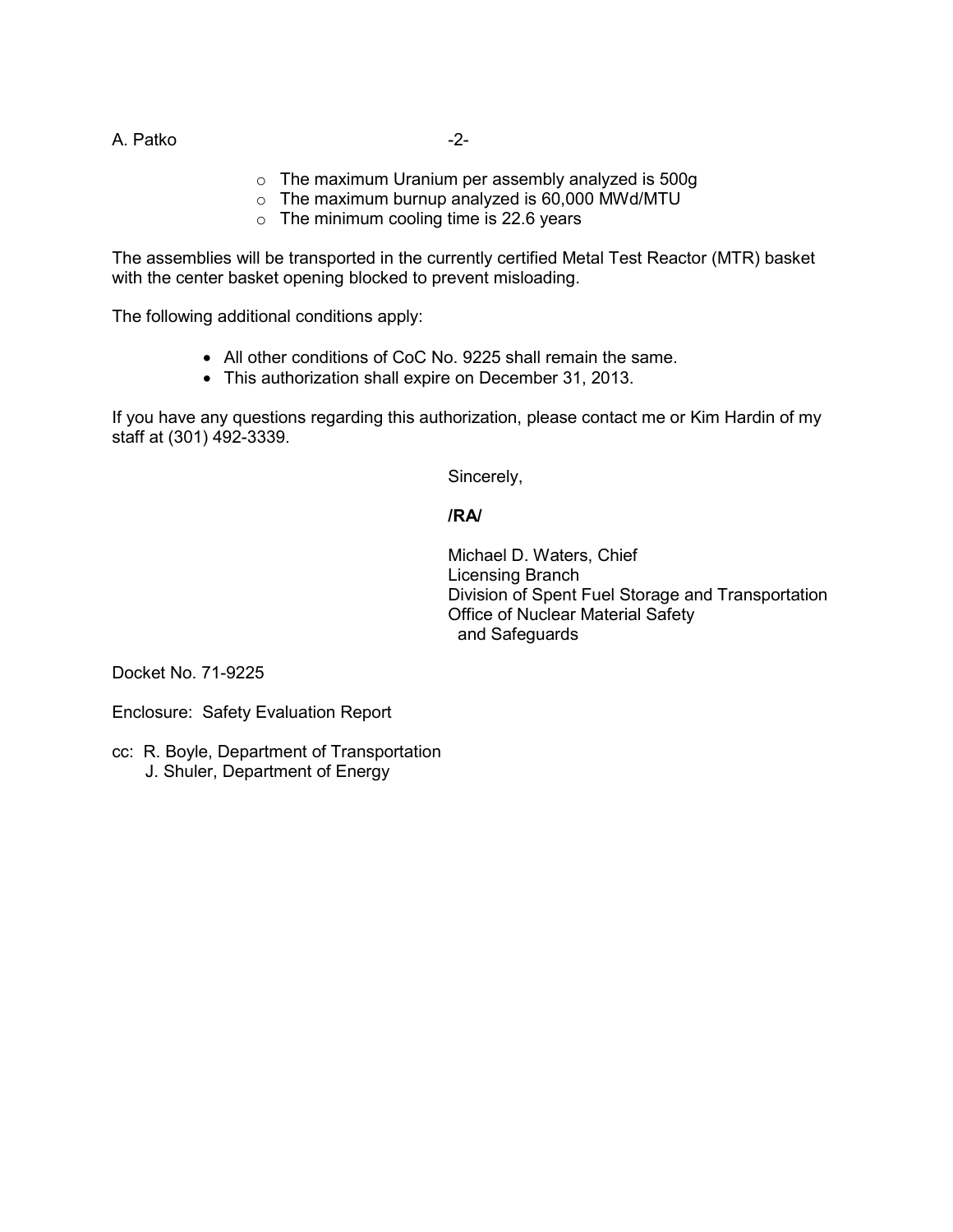A. Patko -2-

- o The maximum Uranium per assembly analyzed is 500g
- $\circ$  The maximum burnup analyzed is 60,000 MWd/MTU
- $\circ$  The minimum cooling time is 22.6 years

The assemblies will be transported in the currently certified Metal Test Reactor (MTR) basket with the center basket opening blocked to prevent misloading.

The following additional conditions apply:

- All other conditions of CoC No. 9225 shall remain the same.
- This authorization shall expire on December 31, 2013.

If you have any questions regarding this authorization, please contact me or Kim Hardin of my staff at (301) 492-3339.

Sincerely,

 Michael D. Waters, Chief Licensing Branch Division of Spent Fuel Storage and Transportation Office of Nuclear Material Safety and Safeguards

Docket No. 71-9225

Enclosure: Safety Evaluation Report

- cc: R. Boyle, Department of Transportation
	- J. Shuler, Department of Energy

DISTRIBUTION: (Closes TAC No L24602)

SFPO r/f NMSS r/f BBenney

G:\SFST\Hardin\NAC-LWT\9225 ltr authorization 12-11.doc **ADAMS No.: ML120110022**

| OFC:                                                 | <b>SFST</b>    | E | <b>SFST</b>    |  | <b>SFST</b>    |  | <b>SFST</b>          |  | <b>SFST</b>  |  |  |
|------------------------------------------------------|----------------|---|----------------|--|----------------|--|----------------------|--|--------------|--|--|
| NAME:                                                | KHardin        |   | <b>MDeBose</b> |  | <b>VWilson</b> |  | ASotomayor           |  | <b>DTang</b> |  |  |
| DATE:                                                | 12/28/11       |   | 12/28/11       |  | 1/3/2012       |  | 1/3/12               |  | 1/9/12       |  |  |
| OFC:                                                 | <b>SFST</b>    |   | <b>SFST</b>    |  | <b>SFST</b>    |  |                      |  |              |  |  |
| NAME:                                                | <b>MRahimi</b> |   | <b>DPstrak</b> |  | <b>MWaters</b> |  |                      |  |              |  |  |
| DATE:                                                | 1/10/12        |   | 1/10/12        |  | 1/10/12        |  |                      |  |              |  |  |
| $C = COVER$<br>$E = COVER$ & $ENCLOSURE$ N = NO COPY |                |   |                |  |                |  | OFFICIAL RECORD COPY |  |              |  |  |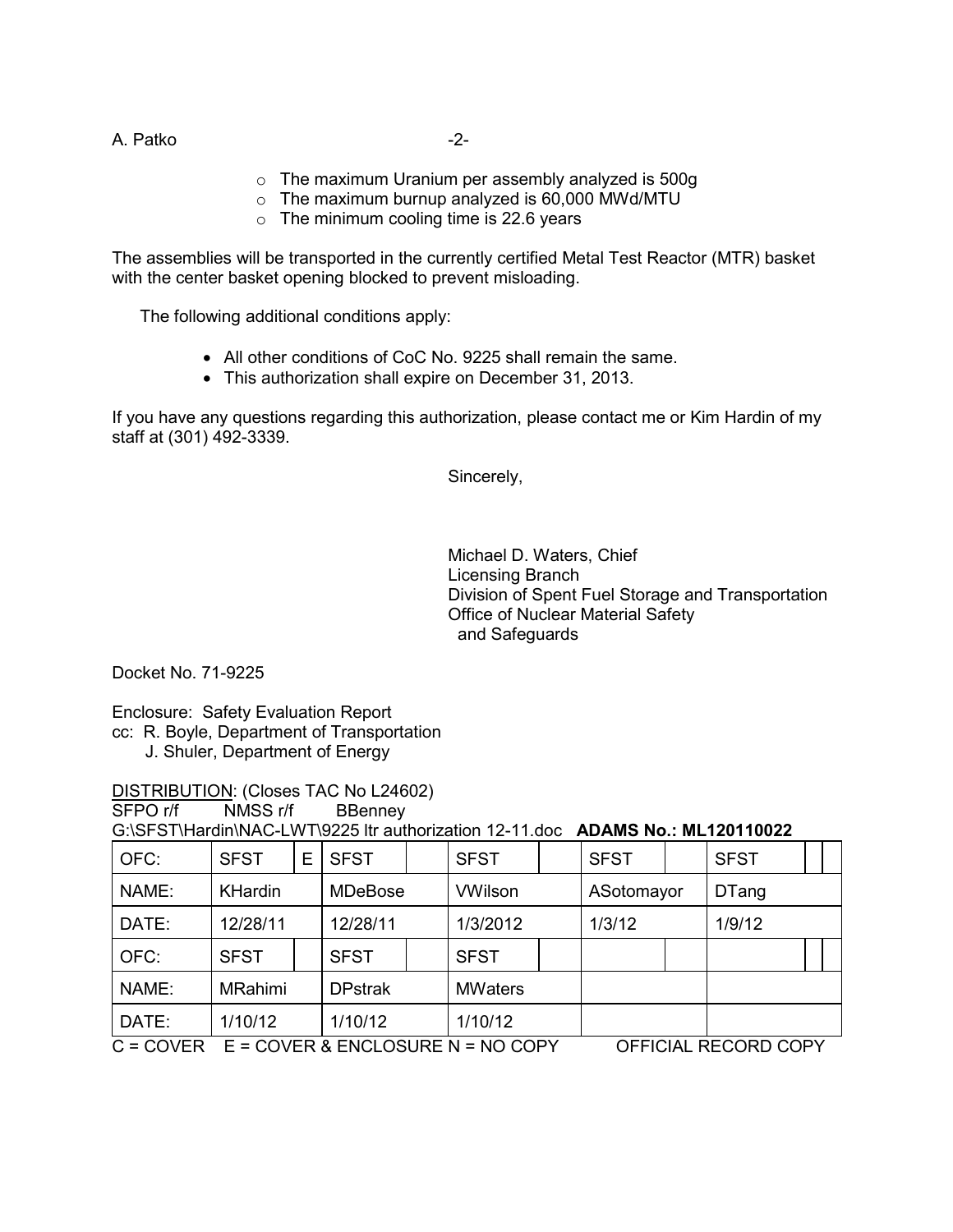# SAFETY EVALUATION REPORT

Docket No. 71-9225 Model No. NAC-LWT Certificate of Compliance No. 9225

#### **SUMMARY**

By application dated November 10, 2011, NAC International (NAC or the applicant) requested an authorization to Certificate of Compliance (CoC) No. 9225 for the Model No. NAC-LWT transportation package. NAC requested a one-time authorization to ship special fuel assemblies.

This shipment is necessary to support a shipment from the Dounreay Nuclear Facility in Scotland to the Savannah River Site in the U.S. The package loading operations and the established shipment schedule will be established by the U.S. Department of Energy (DOE) National Nuclear Security Administration (NNSA) Foreign Research Reactor (FRR) program. A two-year authorization period for this one-time shipment is granted based on the fact that NNSA may not make the 2012 shipment plans, which would move the shipment date to a 2013 shipment date. This shipment is in the interest of U.S. national security.

CoC No. 9225 has been amended by letter based on the statements and representations in the application, and staff agrees that the changes do not affect the ability of the package to meet the requirements of 10 CFR Part 71.

## **1.0 General Information**

By application dated November 10, 2011, NAC requested a one-time authorization to ship the following five special fuel assemblies in up to six cells in the currently certified Model No. NAC-LWT transportation package specified as follows:

- Three (3) 4x4 square EK-10 rod arrays (two with 16 rods; one with 15 rods)
	- $\circ$  UO<sub>2</sub>-Mg fuel matrix/Al clad
	- $\circ$  Nominal 10 wt.% U-235
	- $\circ$  < 120 g U-235 per array
	- o The maximum amount Uranium per assembly analyzed is 1,400g
	- $\circ$  The maximum burnup analyzed is 20,000 MWd/MTU
	- $\circ$  The minimum cooling time is 28.3 years
- One (1) concentric tube ITR assembly (four square tubes)
	- o U/Al alloy fuel/Al clad
	- o Similar to DIDO assembly currently authorized, but uses four square "boxes" instead of cylindrical tubes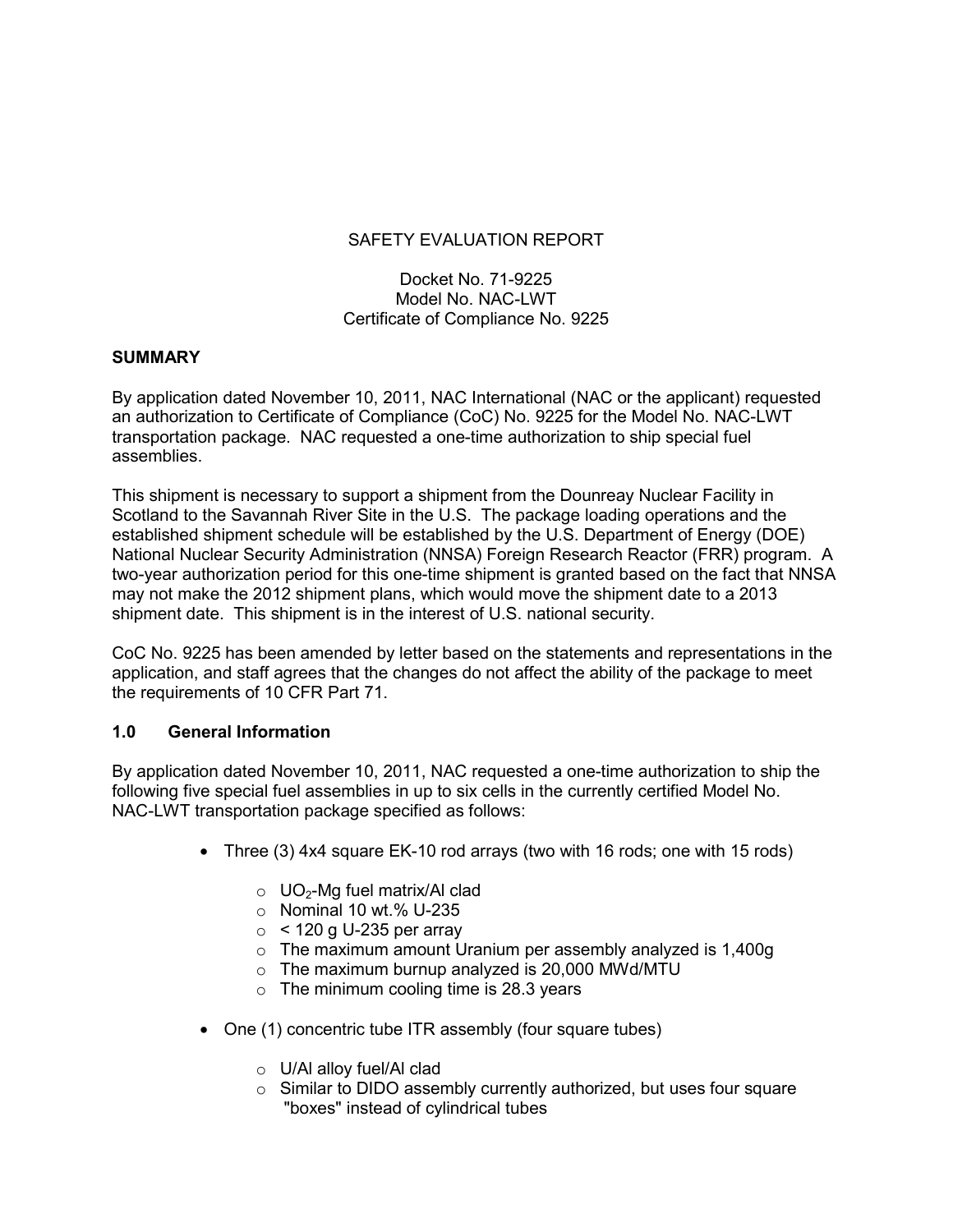- $\circ$  Nominal 90 wt.% U-235
- $\circ$  < 170 g U-235 per assembly
- o The maximum Uranium per assembly analyzed is 220 g
- $\circ$  The maximum burnup analyzed is 15,000 MWd/MTU
- $\circ$  The minimum cooling time is 10 years
- One (1) hexagonal array (91 rods) TTR assembly
	- o U/Al alloy fuel/Al clad
	- $\circ$  Nominal 90 wt.% U-235
	- $\circ$  < 400 g U-235 per assembly
	- o The maximum Uranium per assembly analyzed is 500g
	- $\circ$  The maximum burnup analyzed is 60,000 MWd/MTU
	- $\circ$  The minimum cooling time is 22.6 years

The assemblies will be transported in the currently certified Metal Test Reactor (MTR) basket with the center basket opening blocked to prevent misloading.

## **2.0 Structural Review**

As summarized in Attachment one to the request, NAC also performed an evaluation of the structural integrity of the Dounreay fuel for the NCT and HAC of the transport. The evaluation includes side and end drops of the fuel in the package using the design basis decelerations for the Model No. NAC-LWT. The heaviest assembly weighs less than 11 pounds, which is bounded by the currently certified 80 pound per cell content weight limit.

Based on the evaluation summary, the staff has reasonable assurance that the package will continue to meet the structural requirements of 10 CFR Part 71.

## **3.0 Thermal Review**

The total heat load for the contents is calculated to be less than 3 watts (1998 data).

Based on the statements and representations in the application, there are no changes that affect the currently approved thermal evaluation of the payload during the shipment and there continues to be reasonable assurance that the package will meet the thermal requirements of 10 CFR Part 71.

## **4.0 Containment Review**

The package is approved as leaktight, which does not change with this approval.

Based on the statements and representations in the application, as supplemented, there are no changes that affect the currently approved containment evaluation of the payload during the shipment, and there continues to be reasonable assurance that the package will meet the containment requirements of 10 CFR Part 71.

## **5.0 Shielding Review**

This section presents the findings of the shielding review for a request for authorization to approve shipment of the Dounreay fuel material under the CoC No. 71-9225 for the Model No. NAC-LWT transportation package. The staff reviewed the source term calculation analysis of the package presented in the calculation package, in which the applicant provided an updated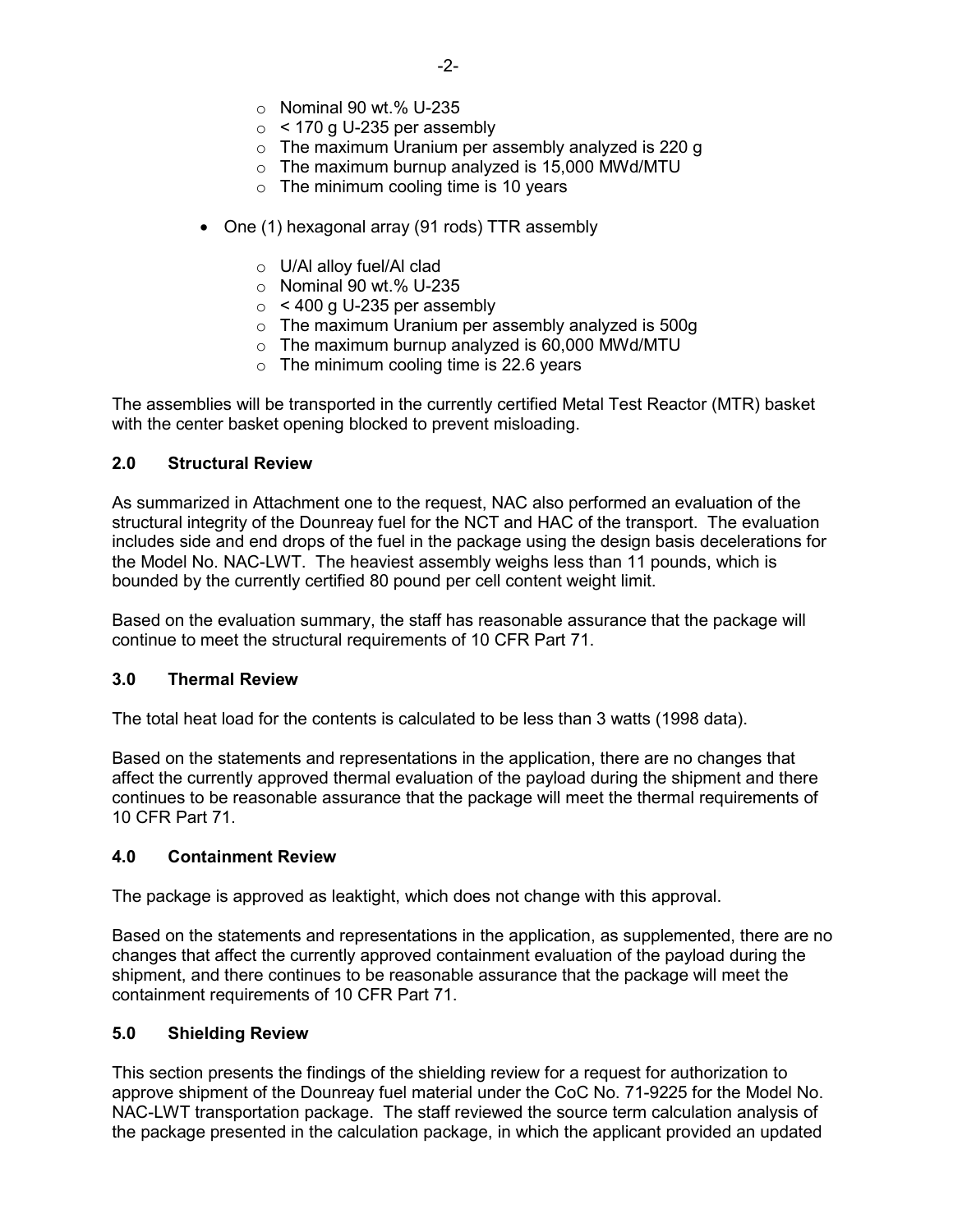source terms analysis for the licensing of EK-10, IRT-2M, and TTR fuel in the Model No. NAC-LWT.

# **5.1 Description of the Shielding Design**

5.1.1 Packaging Design Features

The shielding design for this authorization is based on source term calculations. The source term calculations are performed for five special fuel assemblies to be transported in the Model No. NAC-LWT package using the currently approved MTR fuel basket. The Model No. NAC-LWT is an approved package that allows transport of seven 30-watt element (554,700 MWd/MTU / 1,200 days cooled) assemblies in the MTR basket. The five special fuel assemblies consist of three different types of fuel assemblies, EK-10 (3 assemblies), IRT-2M (1 assembly), and TTR (1 assembly). Detailed descriptions of these assemblies are shown in Table 6-1 of the Calculation Package.

### 5.1.2 Codes and Standards

The codes and standards applied to this amendment are the same as established in the currently certified MTR basket.

### 5.1.3 Summary Table of Maximum Radiation Levels

The information on the special fuel assemblies was provided by the applicant and the staff used them to compare with the design basis shielding source terms for the Model No. NAC-LWT package in the MTR fuel configuration. Dose rate calculations were not provided by the applicant due to the source term comparison. Comparison between the five special fuel assemblies and the MTR design basis fuel assemblies demonstrate that the gamma source strength for the five special fuels assemblies is two orders of magnitude lower than the design basis (MTR) for gammas and three or more orders of magnitude below that for neutrons.

## **5.2 Source Specifications**

## 5.2.1 Gamma Source

Gamma source strength for the five special fuel assemblies is shown in Table 1-1 of the Calculation Package. For the five special fuel assemblies, the total gamma source term is  $1.47 \times 10^{13}$  gamma/sec and  $5.55 \times 10^{12}$  MeV/sec. The design basis gamma source term is 1.25 $\times$ 10<sup>15</sup> gamma/sec and 5.38 $\times$ 10<sup>14</sup> MeV/sec. Comparing these gamma source terms, the five special fuel assemblies are lower in magnitude in comparison with the design basis (MTR fuel assemblies).

## 5.2.2 Neutron Source

The neutron source strength for the five special fuel assemblies is shown in Table 1-2 of the Calculation Package. For the five special fuel assemblies, the total neutron source term is 2.51 $\times$ 10<sup>3</sup> neutron/sec. The design basis neutron source term is 6.47 $\times$ 10<sup>6</sup> neutron/sec. Comparing these neutron source terms, the five special fuel assemblies are lower in magnitude in comparison with the design basis (MTR fuel assemblies).

Table 1-3 shows the fission product gases and some of the particulate isotopes. In terms of activity, there is a significant difference between the five special fuel assemblies and the MTR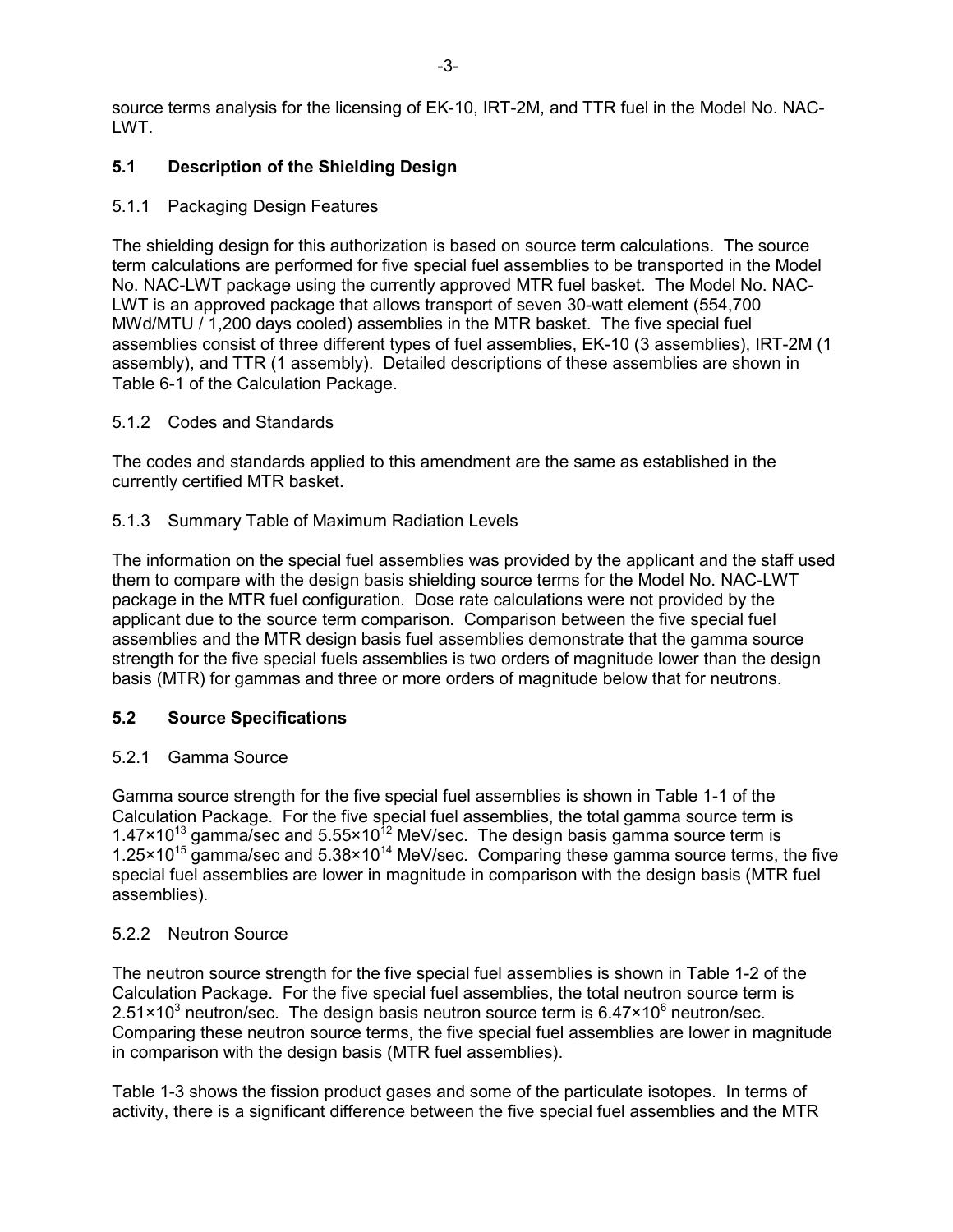design basis. For example, for Cs-137, the amount of activity is 232 Ci for the five special fuel assemblies, while this is 50,000 Ci for the design basis.

### **5.3 Model Specification**

#### 5.3.1 Configuration of Source and Shielding

The five special fuel assemblies are loaded into the MTR basket. These fuel assemblies include three EK-10 assembly, one ITR-2M assembly, and one TTR fuel assembly. A total of five MTR baskets are permitted for transport, while only one basket of the special fuel assemblies is going to be used in the Model No. NAC-LWT.

### 5.3.2 Material Properties

The special fuel design basis input is shown in Table 4.1 of the Calculation Package. This information was provided by DOE.

For the EK-10 fuel assembly, the Uranium per assembly is 1288 g, maximum burnup is 14,800 MWD/MTU, and the cooling time is 10,349 days.

For the IRT-2M fuel assembly, the Uranium per assembly is 189.8 g, maximum burnup is 9,180 MWD/MTU, and the cooling time of 3,653 days.

For the TTR fuel assembly, the Uranium per assembly is 455 g, maximum burnup is 48,600 MWD/MTU, and the cooling time of 8,281 days.

#### **5.4 Evaluation**

The applicant performed source term analyses for the five fuel assemblies to be transported in the Model No. NAC-LWT package using the MTR fuel basket. The fuel assemblies mentioned above are going to be loaded into the MTR basket.

The method of analysis used by the applicant included a review of previously performed analyses and updating of fuel source term models where necessary. Also, some evaluations of the payloads were performed using various updated code and cross section sets. Comparison between the special fuel and the MTR design payloads in the evaluation were identified in the Calculation Package.

The applicant stated that all previous results were generated using SCALE 4.3 SAS2H with the 27-group ENDF/B-IV cross section library. The applicant stated that this code/library set has been superseded by both updated code version and cross section libraries. Table 6-7 shows a summary of code/library comparison, which includes SAS2H, T-DEPL from SCALE 4.3, SCALE 5.1, and SCALE 6. The code/libraries used in the evaluations were 27-group (SCALE 4.3), 44 group (SCALE4.3), 238-group (SCALE 4.3), 44-group (SCALE 5.1), 238-group (SCALE 5.1), 44-group (SCALE 6), and 238-group (ENDF/VII) (SCALE 6).

The data for the special fuel design basis was presented in Table 4-1 of the calculation package. The applicant provided SAS2H input files for all the analyses. For this authorization, revisions of the SAS2H model involved changing dimension and depletion parameters to account for the updated and bounding data. To provide a bounding fuel assembly description, the applicant modified each fuel type by increasing the uranium mass and decreasing the weight percent of U-235 in Uranium. Burnup was increased, and the cooling time was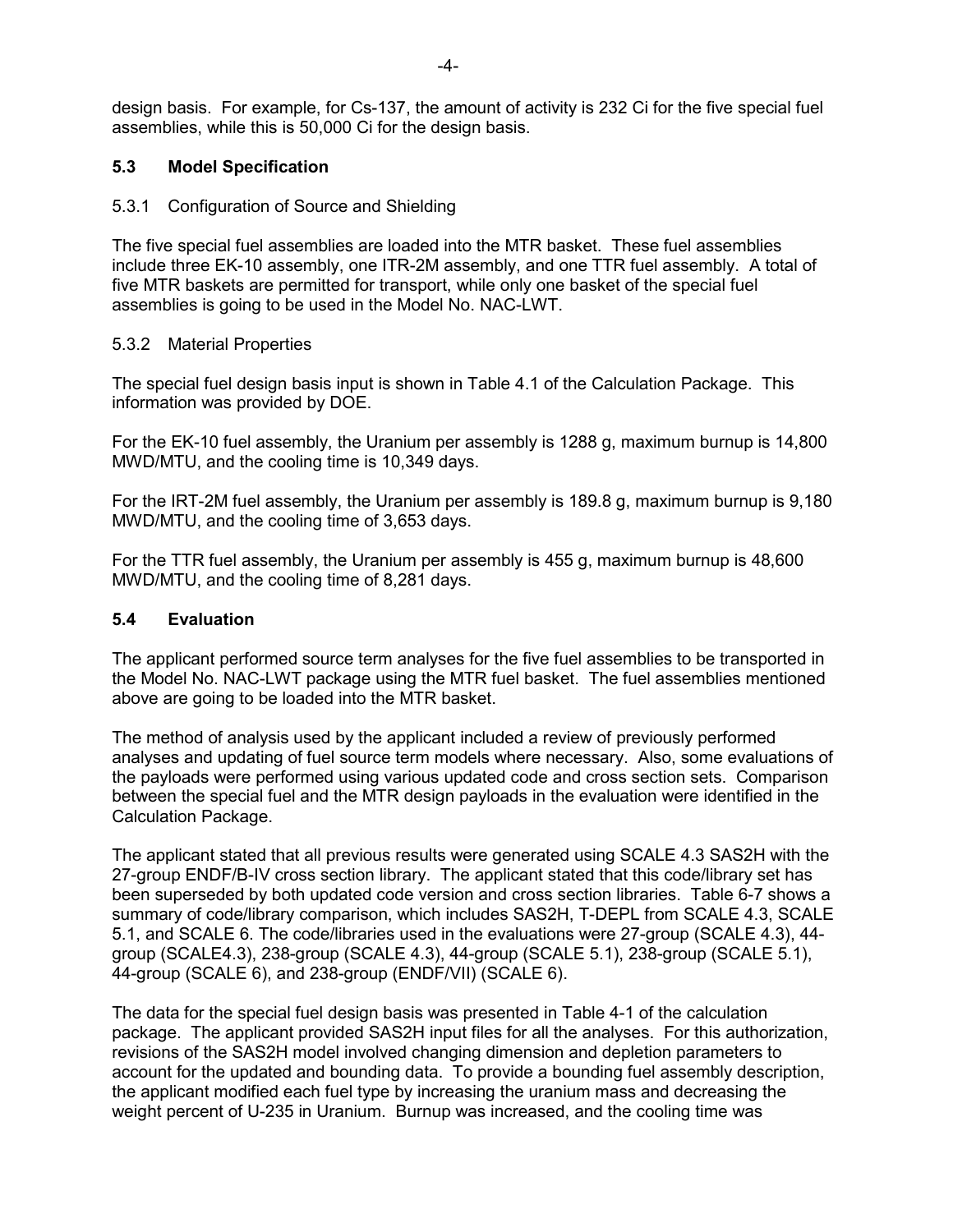decreased to increase the source term. On Page 18 of 37 of the Calculation Package, the applicant provided a table describing the design basis fuel.

The staff reviewed the applicant's source term calculations used in the analyses. Also, the staff checked the code input in the calculation packages and confirmed that the proper material properties and boundary conditions were used. The staff performed source term calculations using SCALE 6 to compare photon and neutron sources. The staff concludes that the source term calculations for the special fuel are a small fraction of the design basis source terms and will not exceed the regulatory limits.

# **5.5 Conclusions**

The staff evaluated the shielding safety analysis for the packages that are loaded with the five special fuel assemblies. The staff found that the applicant has correctly modeled and analyzed the shielding safety of these packages. Based upon the information provided by the applicant, the staff has reasonable assurance that the applicant's shielding analyses demonstrate that the package design meets external radiation standards in 10 CFR Part 71.47 and 10 CFR Part 71.51(a)(2).

## **6.0 Criticality Evaluation**

NAC submitted a request for authorization for shipment of the Dounreay fuel material under NRC regulations in 10 CFR Part 71 in the Model No. NAC-LWT transportation package. The Model No. NAC-LWT is a Type B(U)F-96 radioactive material transportation package. Its current CoC (Revision 55 dated March 23, 2010) allows shipment of Light Water Reactor (LWR) and research reactor fuel. This authorization will allow a one-time shipment of five special fuel assemblies in the MTR fuel basket. NAC performed a criticality evaluation of the shipment and submitted it with the request (Reference 1). The staff reviewed this calculation as well as the pertinent information from the NAC-LWT Safety Analysis Report (SAR) (Reference 2).

## **6.1 Description of Criticality Design**

The applicant controls criticality by limiting the amount of fissile material that will be contained within the package. The neutron multiplication factor (k-effective, or k-eff) will be less than 0.95 during all Normal Conditions of Transport (NCT) and Hypothetical Accident Conditions (HAC).

The applicant stated in Reference 3 that this is a single shipment using a single package. The staff finds that by specifying the allowable number of packages that may be transported in a single shipment, that the applicant meets the requirements of 10 CFR 71.35(b).

The staff found that the description of the packaging was described in sufficient detail to provide an adequate basis for its evaluation and that the description included types and dimensions of materials of construction. The staff found that the applicant met the requirements of 10 CFR 71.31(a)(1) and 10 CFR 71.33(a)(5). The staff examined the sketches of the model used for the criticality calculations and verified that the dimensions and materials were consistent with those in the drawings of the actual package.

The staff verified that the applicant provided sufficient information for all materials used in the models of the packaging and contents. There are no materials in the package that need to be adjusted to be consistent with accident conditions, i.e. there are no materials used in the model that change form, such as a neutron shield or neutron absorbers that could melt, as assumed in the calculations needed to maintain sub-criticality. The applicant did not take credit for any kind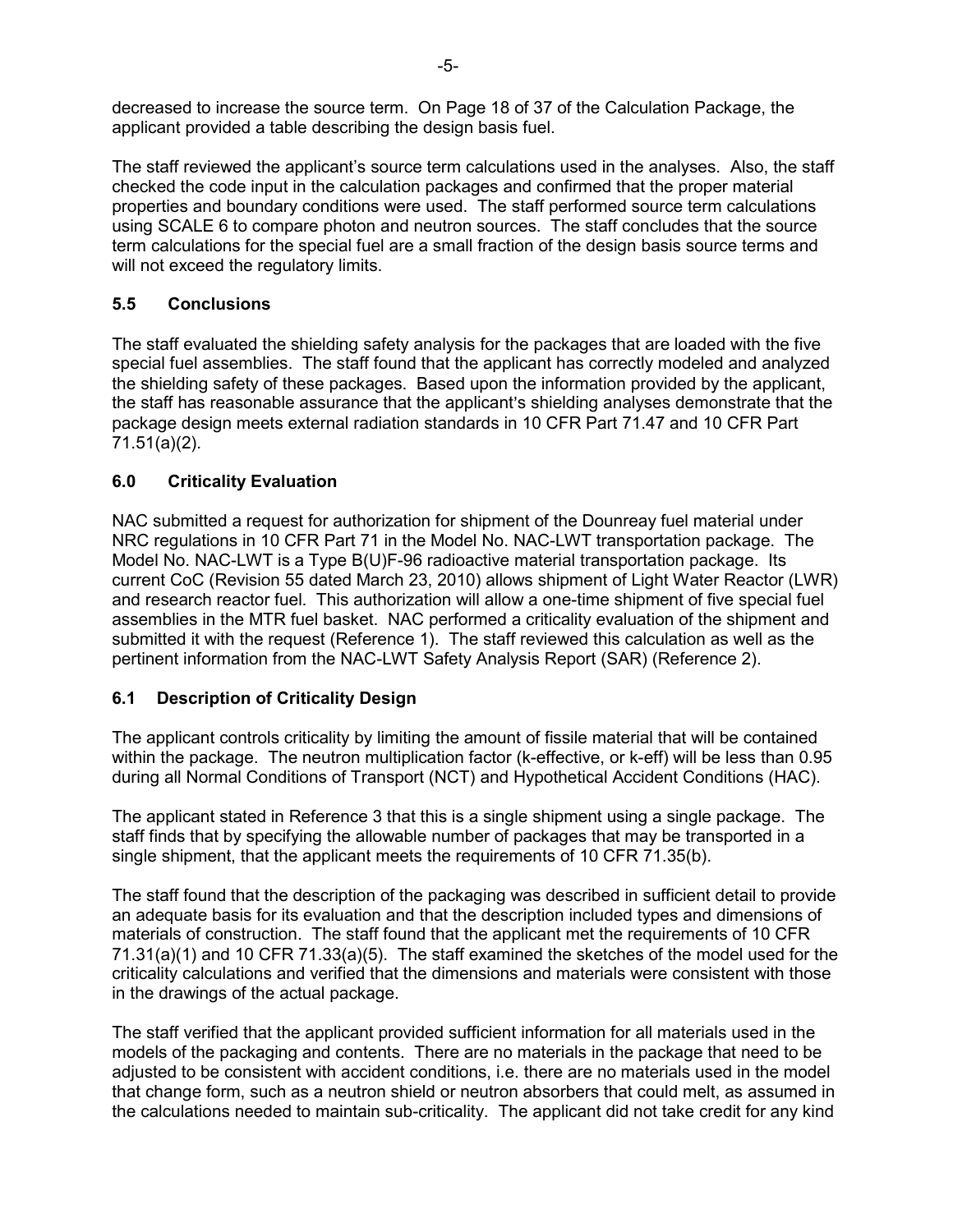of neutron absorber material. The applicant did not request credit for burnable poisons in the fuel.

The applicant provided a summary table of the criticality evaluations in Table 1-1 in Reference 1 of the application. The staff verified that the table included the maximum value of k-eff. For the limiting conditions for the Model No. NAC-LWT with the Dounreay fuel, the applicant's analysis gave a maximum k-eff of 0.58. It was not clear to the staff if these values included the code standard deviation or bias. However, in Reference 2 the applicant showed that typical code bias for NAC validations are less than 2% ∆k-eff for applications involving Low Enriched Uranium (LEU), High Enriched Uranium (HEU), fast fission, and Mixed Oxide (MOX) materials. Considering the low value of k-eff, the staff found that the summary table showed that the package meets the sub-criticality criterion.

# **6.2 Fissile Material Contents**

-

The applicant provided the physical characteristics of the five special assemblies. There will be three EK-10 assemblies, one IRT-2M assembly, and one TTR assembly. The EK-10 has a square rod array with 15 or 16 rods. It has a UO<sub>2</sub>-Mg fuel matrix with AI cladding. It is 10% enriched with less than 120g U-235 per assembly. The IRT-2M is a concentric tube assembly with four square tubes. It is U-Al fuel with Al cladding and it is 90% enriched with less than 170g U-235. The TTR fuel is also U-Al with Al cladding. It is a hexagonal array of 91 rods with less than 400g U-235. Bounding fuel specifications were in Table 6-1 of Reference 1.

The applicant referenced some calculations from the NAC-LWT SAR (Reference 2) for showing the possible effect of geometric tolerance and mechanical perturbations. The staff found that any increase in reactivity due to these factors would be small in comparison to the safety margin in the low k-eff value.

The staff found that the applicant described the contents in sufficient detail to provide an adequate basis for this evaluation. The staff found that the applicant adequately defined the type, maximum quantity, and chemical and physical form of the fissile material. The staff found that this application met the requirements of 10 CFR 71.31(a)(1), 10 CFR 71.33(b)(1), 10 CFR 71.33(b)(2) and 10 CFR 71.33(b)(3).

# **6.3 General Considerations for Criticality Evaluations**

The applicant performed criticality evaluations for an infinite array (i.e., used infinite reflective boundary conditions) of packages in the damaged and undamaged condition, optimally moderated with water, and in the most reactive form of the fissile material. The applicant did not assume close reflection<sup>1</sup> of the containment system on all sides. The applicant found that voiding the exterior increases the reactivity because it allows more neutron interaction between the packages. The staff found this assumption acceptable. The applicant performed analyses to determine the optimum internal moderation. The applicant showed in Section 6.4 of Reference 1 that the most reactive configuration was with 100% water density for internal moderation. The staff found that the applicant met the requirements of 10 CFR 71.55(b).

The applicant did not perform a calculation for a single package; however, the applicant showed a large margin to criticality in their calculations. Therefore, the staff found that the reflective boundary condition would be representative enough of the single evaluation. If there were any

 $1$  "Close reflection by water" is defined in 10 CFR 71.4 as immediate contact by water of sufficient thickness for maximum reflection of neutrons.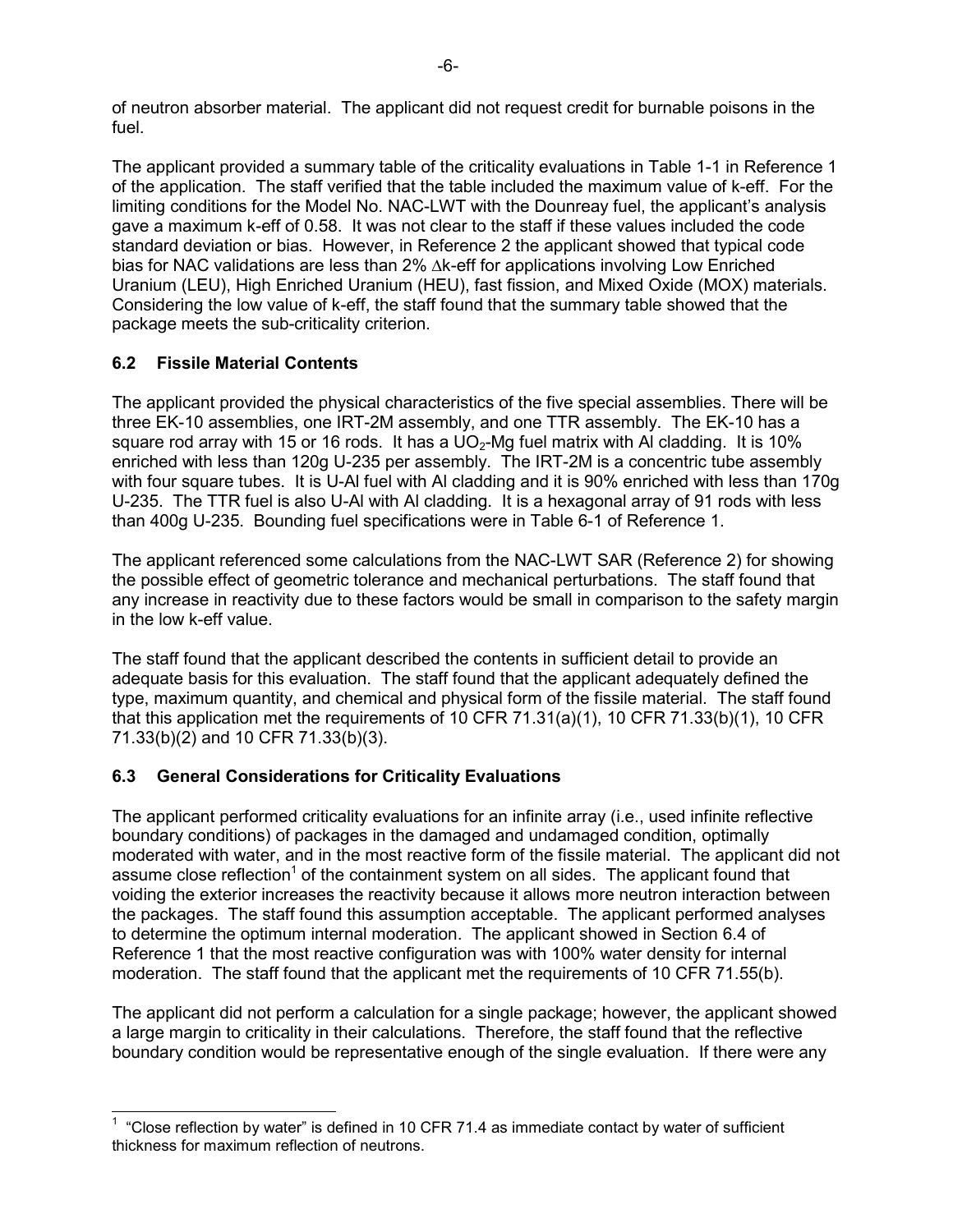differences, it would be bounded by the conservatism in the calculation assumptions and results.

In Section 5 of Reference 1, the applicant calculated the Criticality Safety Index (CSI) to have a value of 0. This was based on the analysis performed that used a value of N equal to infinity (i.e., an infinite array of packages). The staff found that the CSI was appropriately determined per 10 CFR 71.59(b). The staff determined that the applicant met the requirements of 10 CFR 71.59(a)(3) because the value of N is not less than 0.5. The staff concluded that the applicant met the requirements of 10 CFR 71.59(a)(1) by demonstrating that an array of at least 5N packages (infinite array in this case) with nothing between the packages is subcritical.

The applicant did not provide a calculation for HAC; however, in Reference 3 the applicant stated that the fuel remains intact during NCT and HAC. The staff performed scoping calculations with MCNP5 using the maximum amount of fissile material allowed within the shipment and determined that it would be nearly impossible for the fuel to reconfigure to a critical configuration under any credible circumstances. The staff found that it would require the U-235 to reconfigure to an optimally moderated homogenous sphere of U-235 and water (at least 95% water by mass). The staff concluded that this gave reasonable assurance that the shipment will be subcritical under all NCT and HAC. The staff determined that this met the requirements in 10 CFR 71.55(e), which requires that a package and its contents be subcritical under HAC. The staff concluded that the applicant met the requirements of 10 CFR 71.59(a)(2) by demonstrating that an array of at least 2N packages under HAC is subcritical.

Since k-eff is less than 0.95 under the tests specified in 10 CFR 71.71 for NCT, the staff verified that this met the requirements of 10 CFR 71.55(d)(1), which requires that the contents be subcritical. The staff verified that the geometric form of the package contents would not be altered in such a way to affect criticality. The staff found that the applicant met the intent of 10 CFR 71.55(d)(2). The staff verified that there was no reduction in the effectiveness of the packaging for criticality prevention under NCT. Therefore, the staff found that the applicant met the requirements in 10 CFR 71.55(d)(4).

The staff did not verify that there would be no leakage of water into the containment system per 10 CFR 71.55(d)(3) because the applicant assumed full in-leakage of water at its most reactive extent for NCT and HAC. The staff found that the applicant met the requirements of 10 CFR 71.55(d)(3).

## **6.4 Benchmark Evaluation**

The applicant performed the criticality evaluation using SCALE 4.3 CSAS25 using KENO-Va with the 27-group ENDF/B-IV cross section library. This code and cross section set were validated by the applicant for high enriched research reactor fuel in Section 6.5.2 of Reference 2. Since this code and cross section set have since been superseded with newer versions, the applicant performed calculations using SCALE 6 with ENDF/B-V cross sections and MCNP with ENDF/B-VI cross sections, and the results from these codes also show a large safety margin. The staff notes that it is difficult to perform validation calculations for  $UO<sub>2</sub>$ -Mg fuel given the lack of available benchmarking experiments for this fuel material. However, given the large safety margin shown in the applicant's calculations, the staff determined that their current benchmarking is adequate for this calculation and that any increase in calculation uncertainty for  $UO<sub>2</sub>$ -Mg could not cause the shipment to exceed any regulatory limits.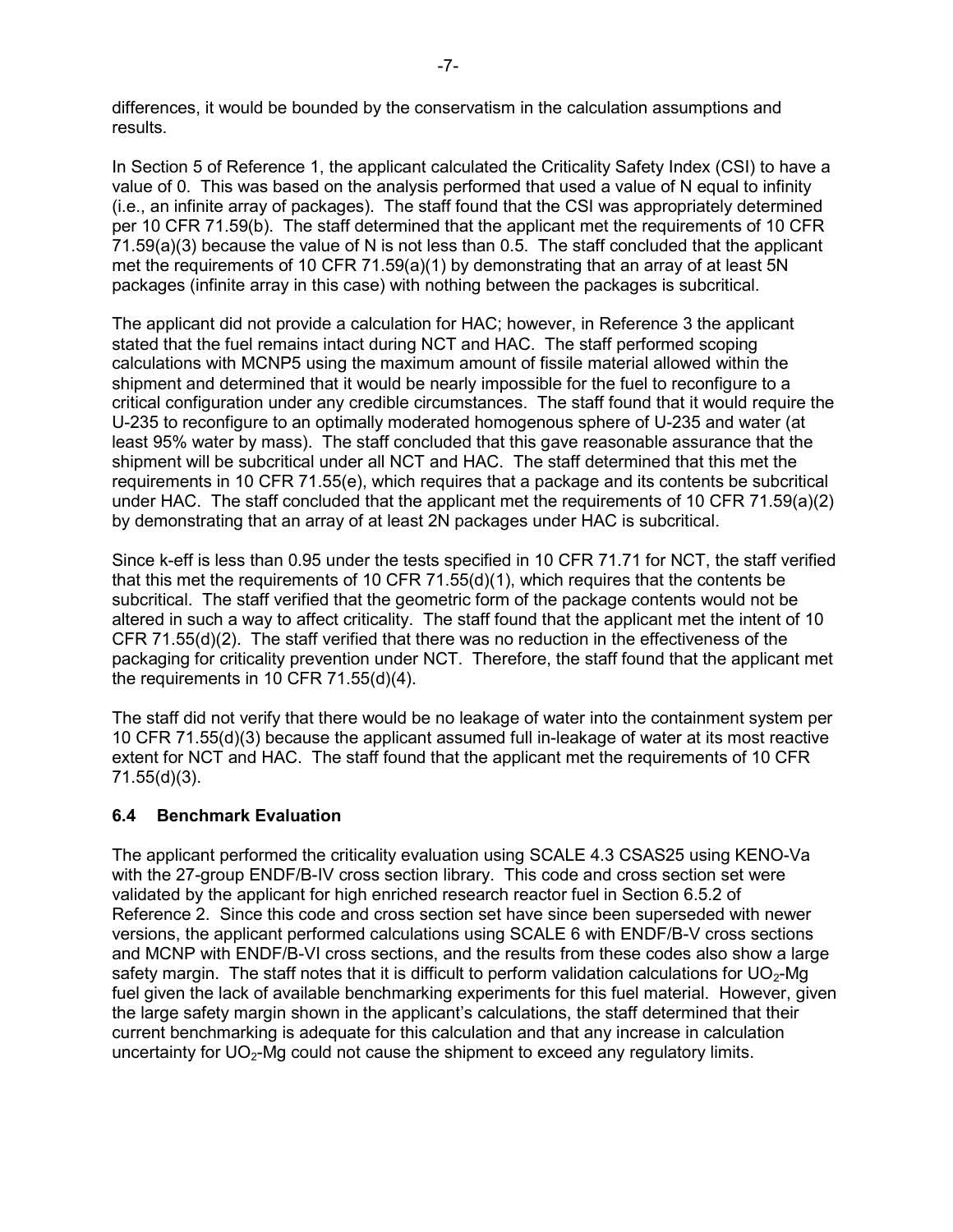## **6.5 References**

- 1. Calculation 65008000-6001, "Updated Criticality Analysis for the Licensing of EK-10, IRT-2M, and TTR Fuel in the NAC-LWT," November 10, 2011 (ADAMS Accession No. ML11333A051)
- 2. Safety Analysis Report (SAR) for the NAC Legal Weight Truck Cask, Revision 41, NAC International, April 2010 (ADAMS Accession No. ML101750226)
- 3. Letter from A. L. Patko to the U.S. Nuclear Regulatory Commission, "Submission of a Request for Authorization for the NAC-LWT Cask to Allow Shipment of the Dounreay Fuel Contents Supplementing the Certificate of Compliance (CoC) No. 9225," November 10, 2011 (ADAMS Accession No. ML11333A049)

# **7.0 Packaging Operations**

There are no changes to the packaging operations requirements currently approved for this authorization.

## **8.0 Fabrication and Maintenance**

There are no changes to the fabrication and maintenance requirements currently approved for this authorization.

## **CONDITIONS**

The authorization is limited to the following condition:

A one-time authorization to ship the following special fuel assemblies:

- Three (3) 4x4 square EK-10 rod arrays (two with 16 rods; one with 15 rods)
	- $\circ$  UO<sub>2</sub>-Mg fuel matrix/Al clad
	- $\circ$  Nominal 10 wt.% U-235
	- $\circ$  < 120 g U-235 per array
	- o The maximum amount Uranium per assembly analyzed is 1400g
	- $\circ$  The maximum burnup analyzed is 20,000 MWd/MTU
	- $\circ$  The minimum cooling time is 28.3 years
- One (1) concentric tube ITR assembly (four square tubes)
	- o U/Al alloy fuel/Al clad
	- o Similar to DIDO assembly currently authorized, but uses four square "boxes" instead of cylindrical tubes
	- o Nominal 90 wt.% U-235
	- $\circ$  < 170 g U-235 per assembly
	- o The maximum Uranium per assembly analyzed is 220 g
	- $\circ$  The maximum burnup analyzed is 15,000 MWd/MTU
	- $\circ$  The minimum cooling time is 10 years
- One (1) hexagonal array (91 rods) TTR assembly
	- o U/Al alloy fuel/Al clad